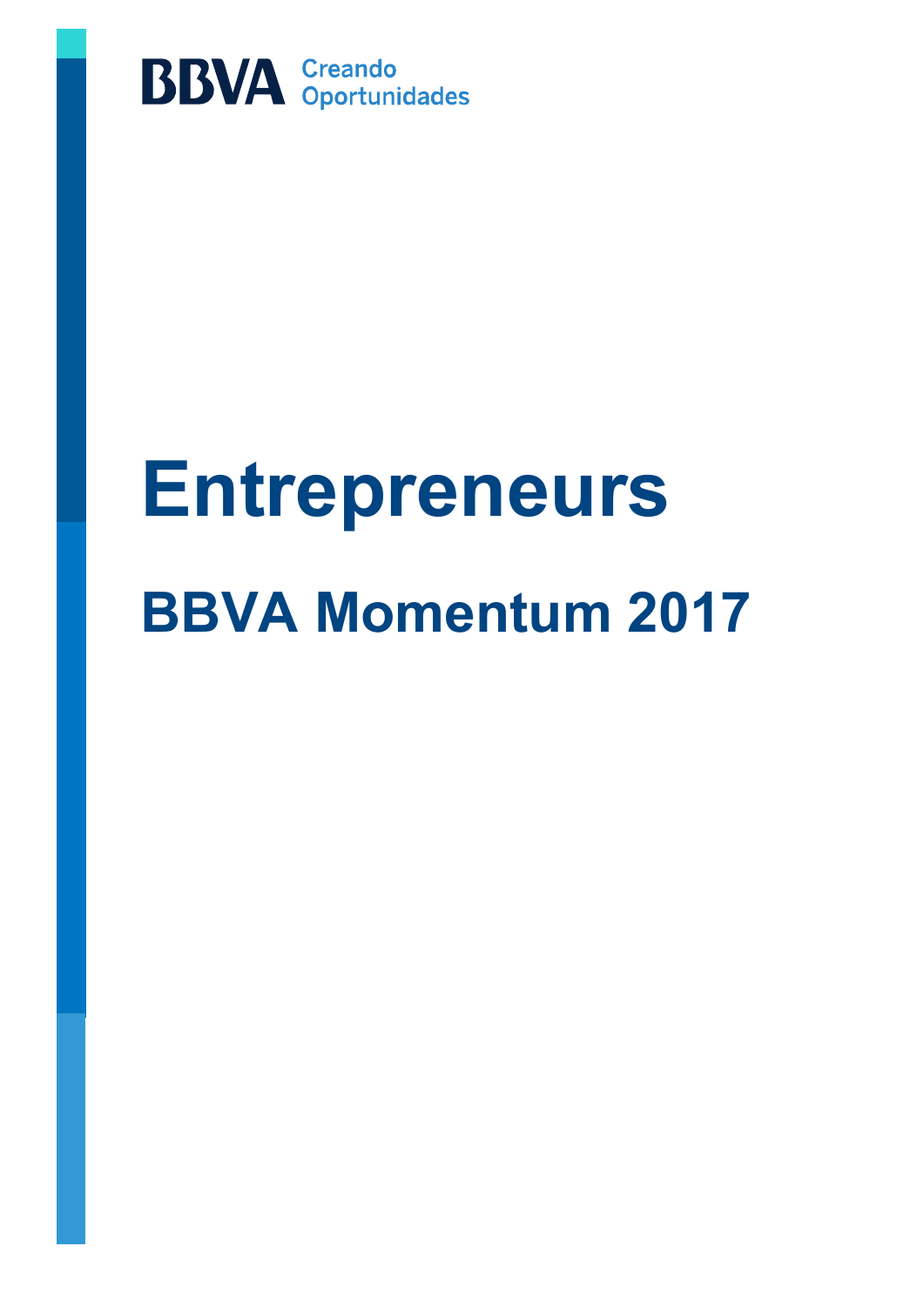# **BBVA** Creando

#### **COLOMBIA**

| 01        | <b>AGROCOL</b>                                    | www.agrocol.com                          |
|-----------|---------------------------------------------------|------------------------------------------|
| 02        | ÁRTIKA                                            | www.artika.us                            |
| 03        | <b>ASOCIADOS APP</b>                              | asociados.com.co                         |
| 04        | <b>BENATURAL COMPANY</b>                          | www.benaturalcompany.com/www.biozean.com |
| 05        | <b>BENDITA AURORA</b>                             | www.benditaaurora.com                    |
| 06        | <b>CJ PROACTIVE INTEGRAL SAS</b>                  |                                          |
| 07        | <b>CORPORACIÓN DAR</b>                            | www.corporaciondar.org.                  |
| 08        | <b>DUQUE PALACIO SAS</b>                          | $\overline{\phantom{0}}$                 |
| 09        | <b>ECOPOSITIVA</b>                                | www.ecopositiva.com                      |
| 10        | <b>FUNDACIÓN FRUTO BENDITO</b>                    | www.fundacionfrutobendito.org            |
| 11        | <b>GEEK GIRLS LATAM</b>                           | www.geekgirlslatam.org                   |
|           |                                                   |                                          |
| 12        | <b>INDUVAN LTDA</b>                               | www.induvan.com                          |
| 13        | <b>KANGURITOS</b>                                 | www.kanguritos.co                        |
| 14        | <b>MANIFIESTO CACAO SAS</b>                       | www.manifestocacao.com                   |
| 15        | <b>PEDIAHOME</b>                                  | www.tupediahome.com                      |
| 16        | <b>PRODUCTORES COLOMBIANOS</b><br><b>DE CACAO</b> | www.procolcacao.com                      |
| 17        | <b>SUN SUPPLY</b>                                 | www.sunsupplyco.com                      |
| 18        | <b>TECNOAYUDAS</b>                                | www.tecnoayudas.com                      |
| 19        | <b>TECNOLOGÍAS SIN BARRERAS</b>                   | www.kitsmile.com                         |
| <b>20</b> | <b>TERRASOS S.A.S.</b>                            | www.terrasos.co                          |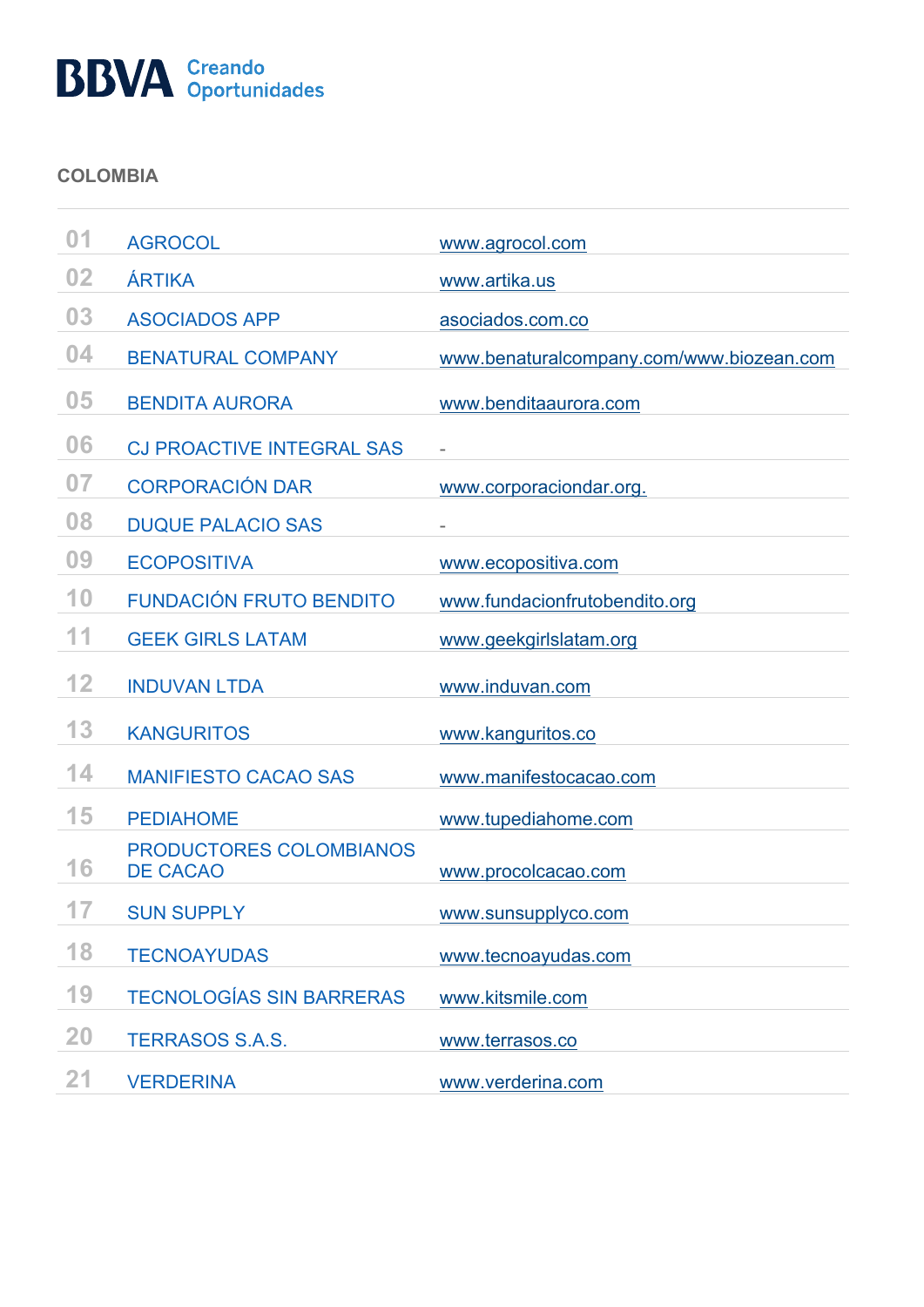# **BBVA** Creando

#### **ESPAÑA**

| 01 | <b>ACTIVIZA</b>                             | www.activiza.es            |
|----|---------------------------------------------|----------------------------|
| 02 | <b>AIUDO</b>                                | www.aiudo.es               |
| 03 | <b>AUARA</b>                                | www.auara.org              |
| 04 | <b>BRIDGEFORBILLIONS</b>                    | www.bridgeforbillions.org  |
| 05 | <b>CADENA DE VALOR</b>                      | www.cadenadevalor.es       |
| 06 | <b>CLÍNICAHUMANA</b>                        | www.clinicahumana.es       |
| 07 | <b>EMASP</b>                                | www.emasp.org              |
| 08 | <b>ENESO</b>                                | www.eneso.es               |
| 09 | <b>FELIZ VITA</b>                           | www.felizvita.com          |
| 10 | <b>ITWILLBE</b>                             | www.it-willbe.org          |
| 11 | LA ECOLÓGICA                                | www.la-ecologica.es        |
| 12 | <b>PROTOS</b>                               | www.zeroacoso.org          |
| 13 | <b>SEMILLA NATIVA</b>                       | www.semillanativa.com      |
| 14 | <b>SOCIAL FOREST</b>                        | www.socialforest.org       |
| 15 | <b>SUTONDO</b>                              | www.gureak.com             |
| 16 | <b>SYNERGIART</b>                           | www.synergiart.com         |
| 17 | <b>TRAMPOLÍN SOLIDARIO</b>                  | www.trampolinsolidario.com |
| 18 | <b>VIDEOGAMES WITHOUT</b><br><b>BORDERS</b> | www.vgwb.org               |
| 19 | <b>VITA PROFESIONALES</b>                   | www.vitaprofesionales.com  |
| 20 | <b>WITOOTH</b>                              | www.witooth.com            |
|    |                                             |                            |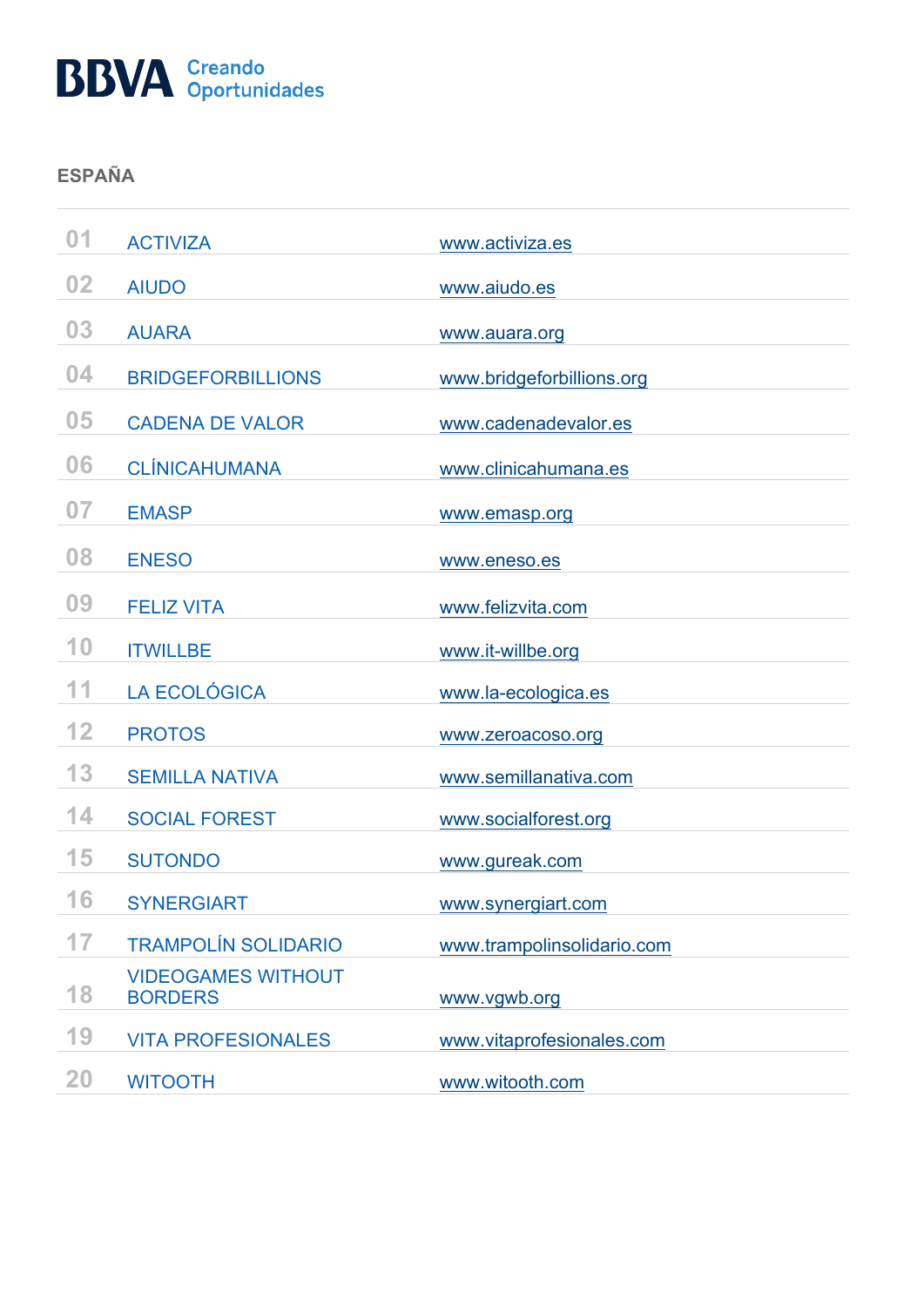

### **MÉXICO**

| 01 | <b>ALDAWA</b>                                                                       |                                 |
|----|-------------------------------------------------------------------------------------|---------------------------------|
| 02 | <b>AMIS</b>                                                                         | www.amis.com.co                 |
| 03 | <b>AZTEC PRIDE</b>                                                                  | www.geopop.com.mx               |
| 04 | <b>CAFÉ LOCAL</b>                                                                   | www.cafelocal.mx                |
| 05 | <b>CERRANDO EL CICLO</b>                                                            | www.cerrandoelciclo.org         |
| 06 | <b>CONTIGO</b>                                                                      | www.fcontigo.com                |
| 07 | <b>CUNA DE CARTON</b>                                                               | www.cunadecarton.com            |
| 08 | <b>EL BUEN SOCIO</b>                                                                | www.elbuensocio.com.mx          |
| 09 | <b>FLOART</b>                                                                       | www.floartt.es.tl               |
| 10 | <b>IT EXPERTS</b>                                                                   | www.itxperts.com.mx             |
| 11 | <b>KA-AB</b>                                                                        | www.instagram.com/bottlesbykaab |
| 12 | <b>NANOBOTS LUMINAKRET</b>                                                          | www.luminakret.com              |
| 13 | <b>OBSERVA MEXICO</b>                                                               | www.observa-ac.org              |
| 14 | <b>ORGANISMO EVALUADOR DE</b><br><b>COMPETENCIAS Y</b><br>ACTUALIZACIÓN PROFESIONAL | www.oecap.edu.mx                |
| 15 | <b>PROTRASH</b>                                                                     | www.protrashco.com              |
| 16 | <b>TALLER NU</b>                                                                    | www.taller.nu                   |
| 17 | <b>TEMIK</b>                                                                        | www.temik.co                    |
| 18 | <b>TODO ACCESIBLE</b>                                                               | www.todoaccesible.com           |
| 19 | <b>VITA SOLUM SA DE CV</b>                                                          | $\overline{\phantom{a}}$        |
| 20 | <b>YOGI-SUPERFOODS</b>                                                              | www.yogisuperfoods.com          |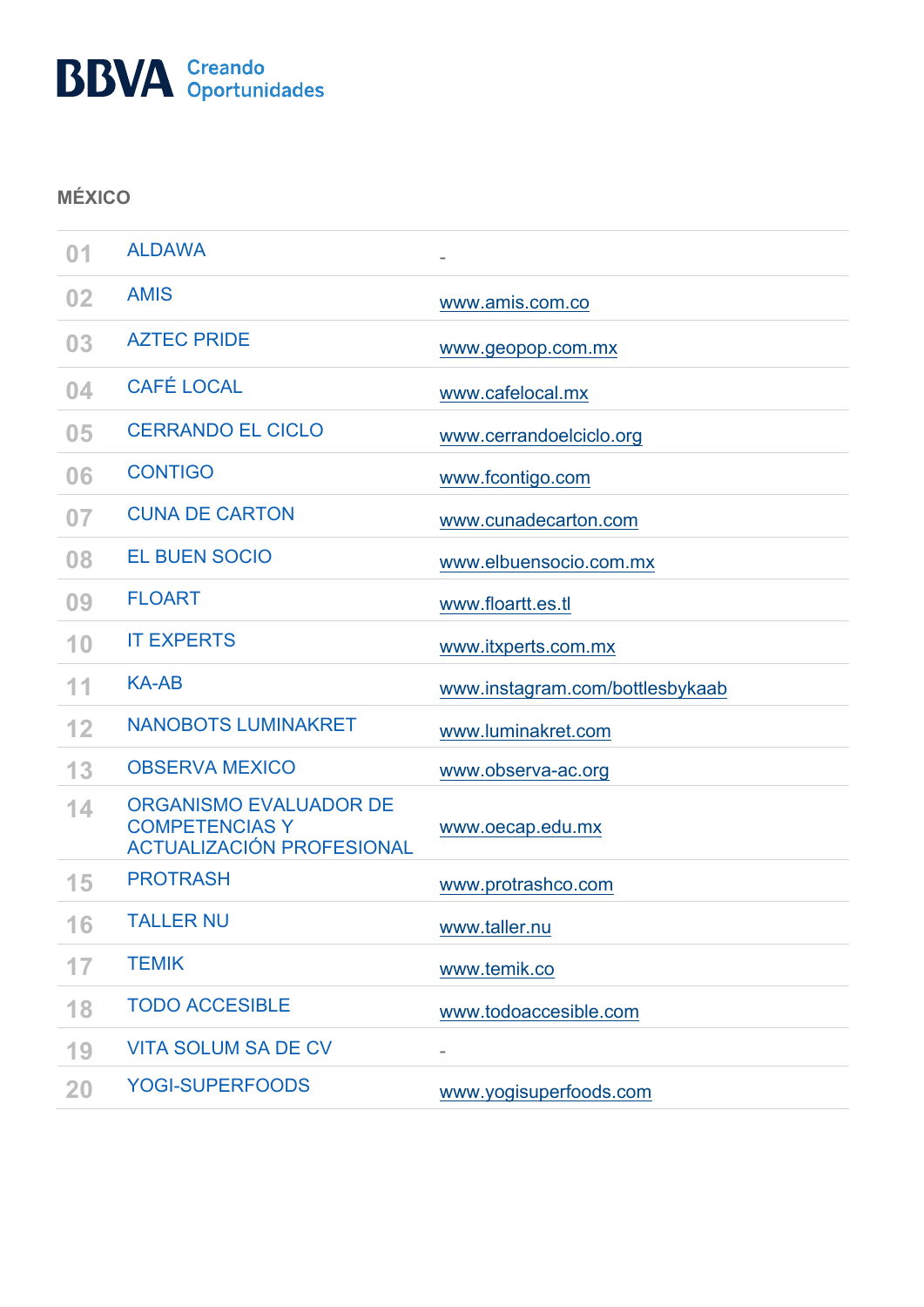# **BBVA** Creando

### **TURQUÍA**

| $\mathbf{0}$ | <b>E-BURSUM</b>   | www.e-bursum.com         |
|--------------|-------------------|--------------------------|
| 02           | <b>GIVIN</b>      | www.givin.co             |
| 03           | <b>MEDLIS</b>     | www.medlis.com           |
| 04           | <b>OTSIMO</b>     | www.otsimo.com           |
| 05           | <b>SOSYAL BEN</b> | www.sosyalbenakademi.com |
| 06           | YAŞAYAN MÜZE      | www.yasayanmuze.net      |